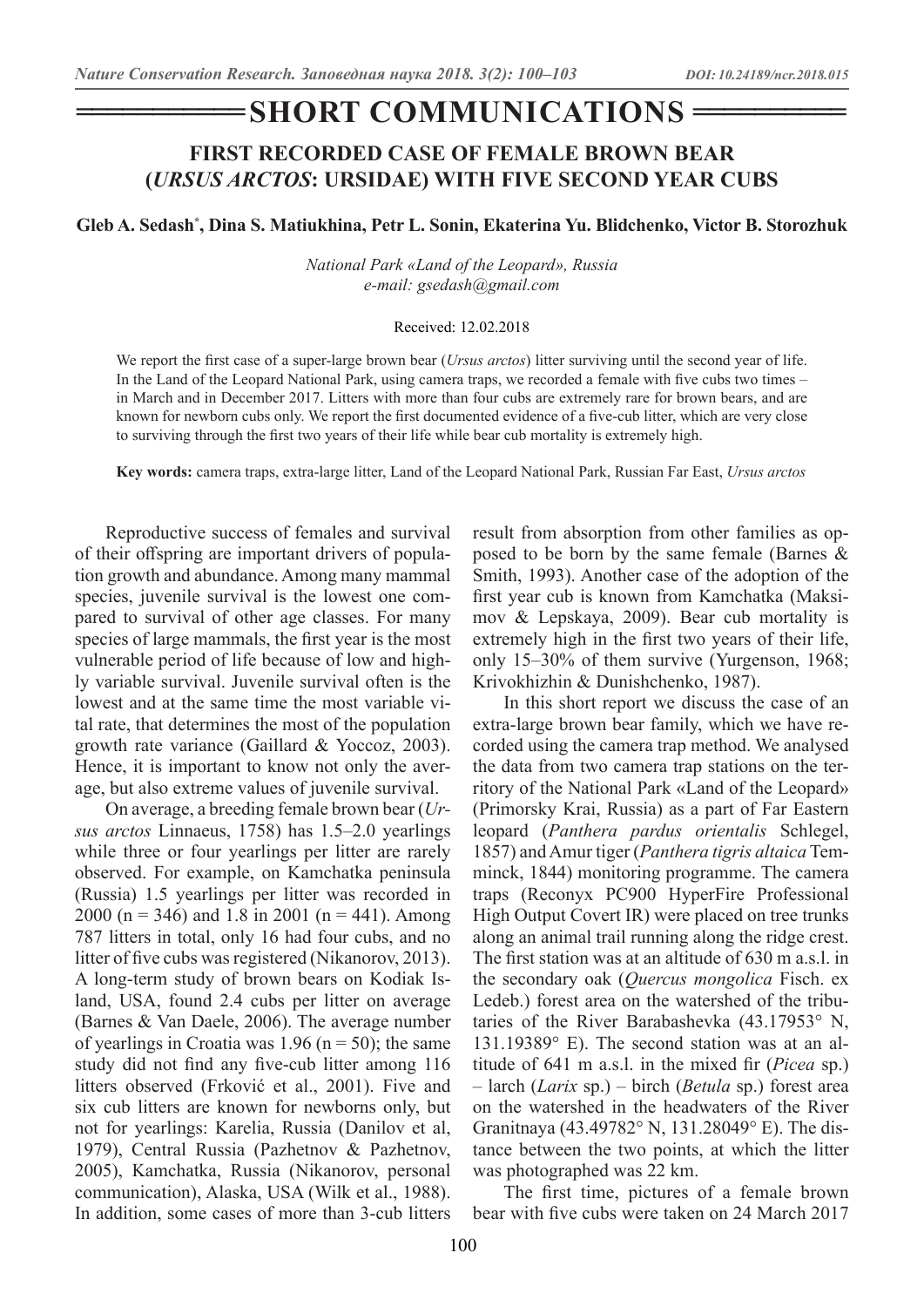in the northwest section of the national park near the River Barabashevka close to the international border with Heilongjiang Province of China (Fig. 1). All five cubs were older than one year. As the pictures were taken in March, i.e. 1–2 months after brown bears give birth in our study area (Bromley, 1965), newborn cubs would have been noticeably smaller.

In the second time, pictures of same brown bear litter were taken on 06 December 2017 near Granitnaya River (Fig. 2).

All of the five cubs were still together with the female. According to our knowledge, this is the first case of registration of a brown bear litter with five cubs all of whom survived through the first year of their life. Moreover, we have a strong reason to suppose that all of the five cubs can survive and the litter will not split until the spring of 2018.

Although brown bear females sometimes adopt cubs from other litters, it is extremely unlikely in our area and we conclude that all five cubs belong to the same litter. Brown bear females adopting cubs from other litters are known

from areas with high density of bears due to large amounts of nutrious food. For example, during seasonal concentrations of bears on salmon rivers, brown bear females and their cubs frequently contact with other litters (Erickson & Miller, 1963; Barnes Jr. & Smith, 1993). In this situation, brown bear females, first, encounter cubs from other litters, and second, have food resources to feed adopted cubs in addition to their own cubs (Kodiak Bear Fact Sheet, 2008). In our study area, the number of fish in salmon rivers is low; other abundant sources of food are absent. The brown bear abundance is low compared to the maximum densities known for this species (Pikunov & Seryodkin, 2002), making encounters with other litters unlikely.

This case represents the first evidence of an extra-large brown bear litter surviving till the second year of their life and, with high variosity, will be surviving the third year. Compared to an average number of yearlings in a litter, this litter was 2.5– 3.0 times larger, highlighting the high variability and reproductive potential of brown bear females.



**Fig. 1.** Five second year cubs captured by a camera trap near the River Barabashevka in the National Park «Land of Leopard» on 24 March 2017.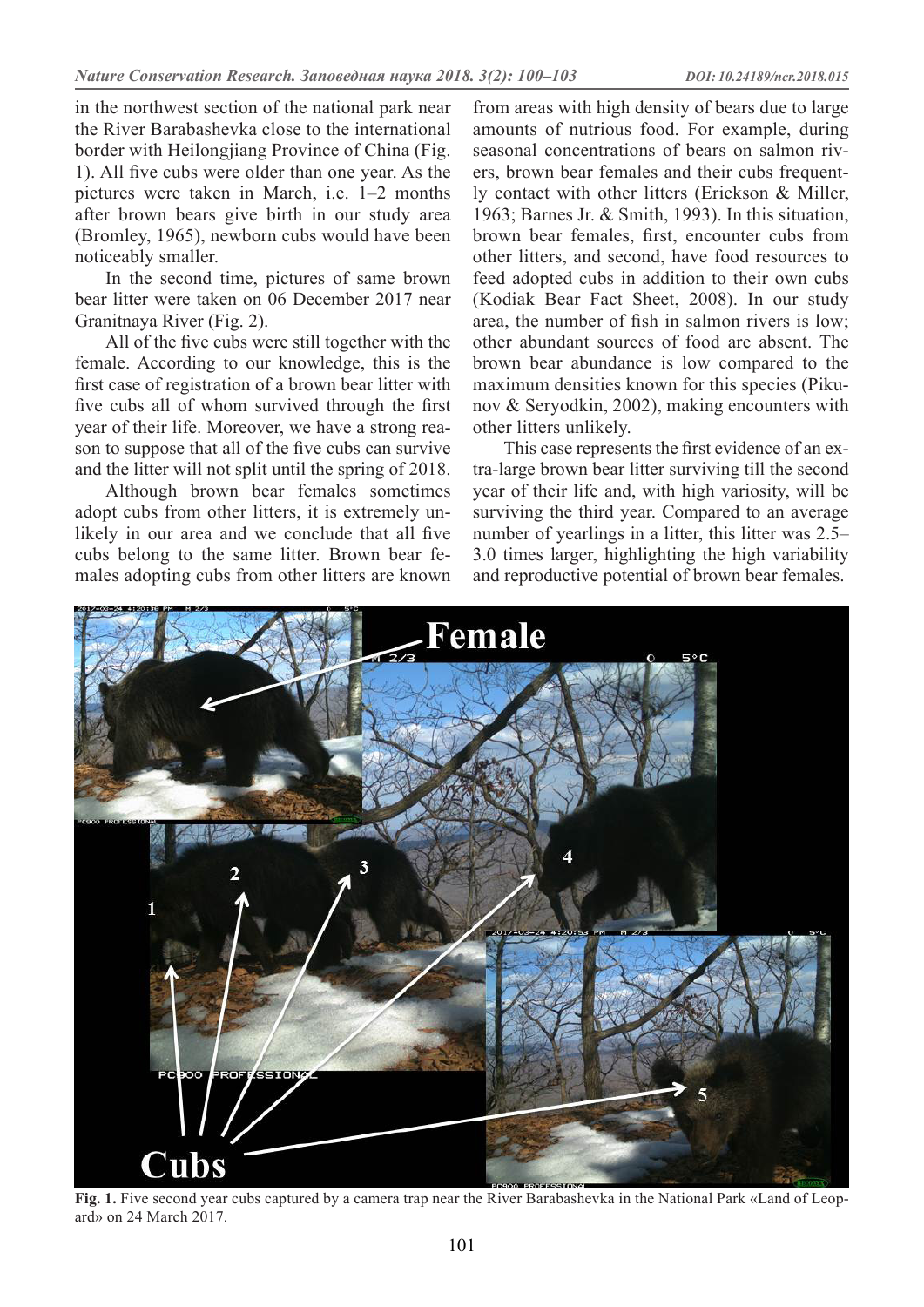

**Fig. 2.** Five second year cubs, which are very close to the third year, captured by camera trap near the River Granitnaya in the National Park «Land of Leopard» on 06 December 2017.

The camera trap method is a modern, useful, non-invasive method of researching with big potential that allows solving various objectives in different protected areas. This litter was registered by the developed matrix of the camera trap stations installed on the territory of the national park. The data from the camera traps used for the researching of big cats allow us to make important observations about the biology of other species as well. The camera trap distribution in protected areas gives us an opportunity to improve the level of the field researches on wild animals.

#### **Acknowledgments**

We thank the Wildlife Conservation Society (Russia), Eugenia Bragina for the invaluable help in writing the report, Irina Maslova, Yuri Petrunenko and Alexander Nikanorov for valuable comments

#### **References**

Barnes Jr.V., Smith R. 1993. Cub adoption by brown bears (*Ursus arctos middendorffi*) on Kodiak Island. *The Canadian Field-Naturalist* 107: 365–367.

- Barnes V.G., Van Daele L.J. 2006. *Productivity of female brown bears on Kodiak Island, Alaska. Job completion report for Challenge Cost Share Project*. Kodiak, Alaska, U.S.: Alaska Kodiak National Wildlife Refuge.
- Bromley G.F. 1965. *Bears of the south part of the Russian Far East*. Moscow: Nauka. 125 p. [In Russian]
- Danilov P.L., Rusakov O.S., Tumanov I.D. 1979. *Carnivores of the North-West of the USSR*. Leningrad: Nauka. 164 p. [In Russian]
- Erickson A.W., Miller L.H. 1963. Cub adoption in the brown bear. *Journal of Mammalogy* 44(4): 584–585
- Frković A., Huber D., Kusak J. 2001. Brown bear litter sizes in Croatia. *Ursus* 12: 103–105.
- Gaillard J.M., Yoccoz N.G. 2003. Temporal variation in survival of mammals: a case of environmental canalization? *Ecology* 84(12): 3294–3306. DOI: 10.1890/02-0409
- Kodiak Bear Fact Sheet. 2008. *Alaska Department of Fish and Game, Division of Wildlife Conservation.* Retrieved 2008-10-27.
- Krivokhizhin A.I., Dunishchenko Yu.M. 1987. Using of brown bear resources in Siberia and the Far East. In: *The ecology of bears*. Novosibirsk: Nauka. P. 51–56. [In Russian]
- Maksimov V.V., Lepskaya E.V. 2009. Cub adoption by a bear in the South Kamchatka wildlife sanctuary in 2009. In: *Conservation of the biodiversity of Kamchatka and*